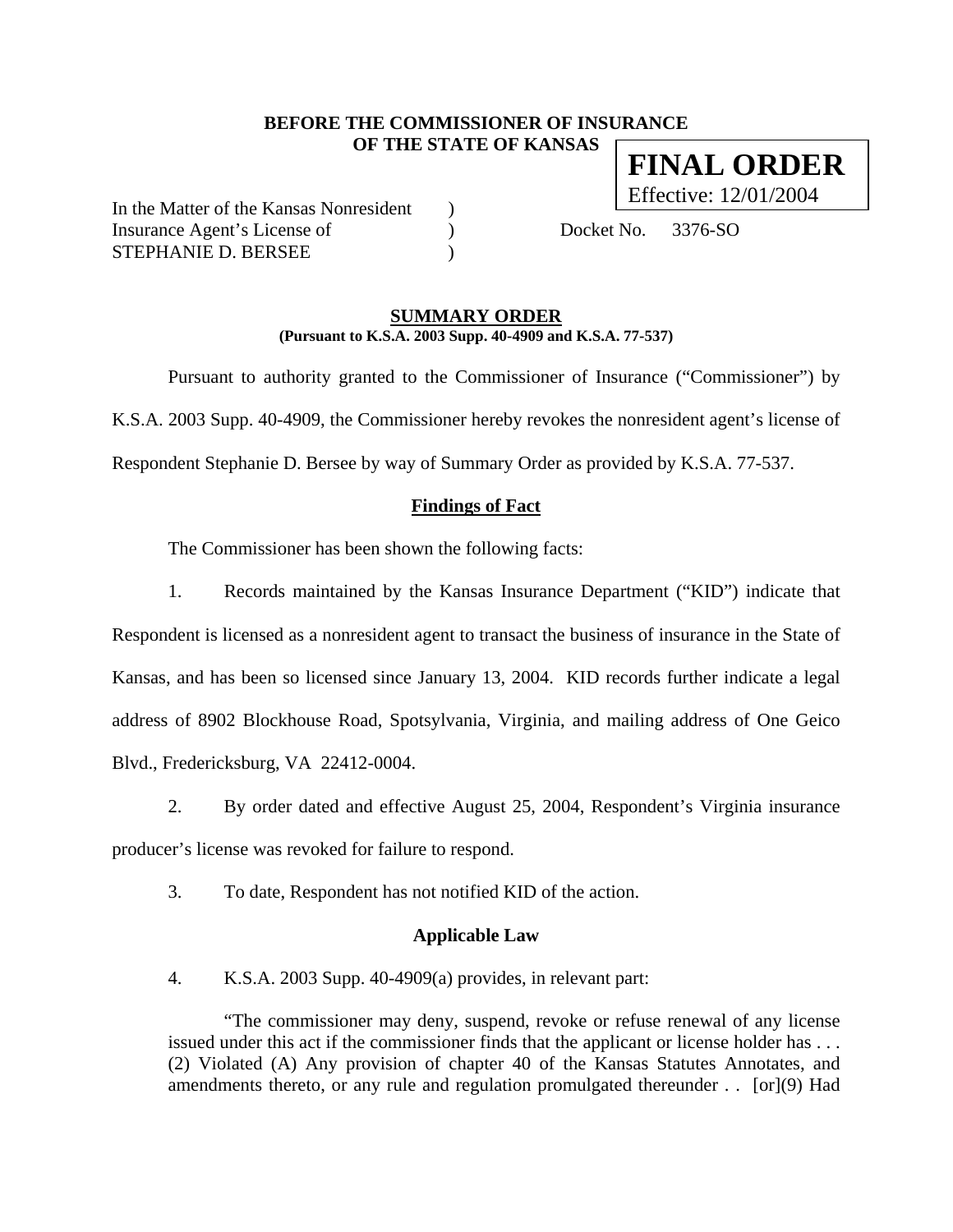an insurance agent license, or its equivalent, denied, suspended or revoked in any other state, district or territory. . . ." K.S.A. 2003 Supp. 40-4909(a).

5. Administrative regulations require that a person licensed in this state as an insurance agent shall, within 30 days of the occurrence, report enumerated events to the Commissioner. Among these events is disciplinary action against the agent's license by the insurance regulatory official of any other state or territory. K.A.R. § 40-7-9.

6. K.S.A. 2003 Supp. 40-4906 and 4908 provide for issuance of a nonresident agent's license in reliance upon the agent's valid license in the agent's home state.

7. The Commissioner may revoke any license issued under the Insurance Agents Licensing Act if the Commissioner finds that the insurable interests of the public are not properly served under such license. K.S.A. 2003 Supp. 40-4909(b).

#### **Conclusions of Law**

8. The Commissioner has jurisdiction over Respondent as well as the subject matter of this proceeding, and such proceeding is held in the public interest.

9. The Commissioner concludes that Respondent's Kansas license may be revoked solely because Respondent has had an agent's license or its equivalent revoked in another state.

10. The Commissioner concludes, in addition, that Respondent's Kansas license may be revoked because it is based on reciprocity, and Respondent's license in her home state of Virginia has been revoked.

11. The Commissioner also concludes that Respondent's license may be revoked because Respondent has violated the regulation requiring an agent to report a disciplinary action taken by another regulatory authority against a professional license.

2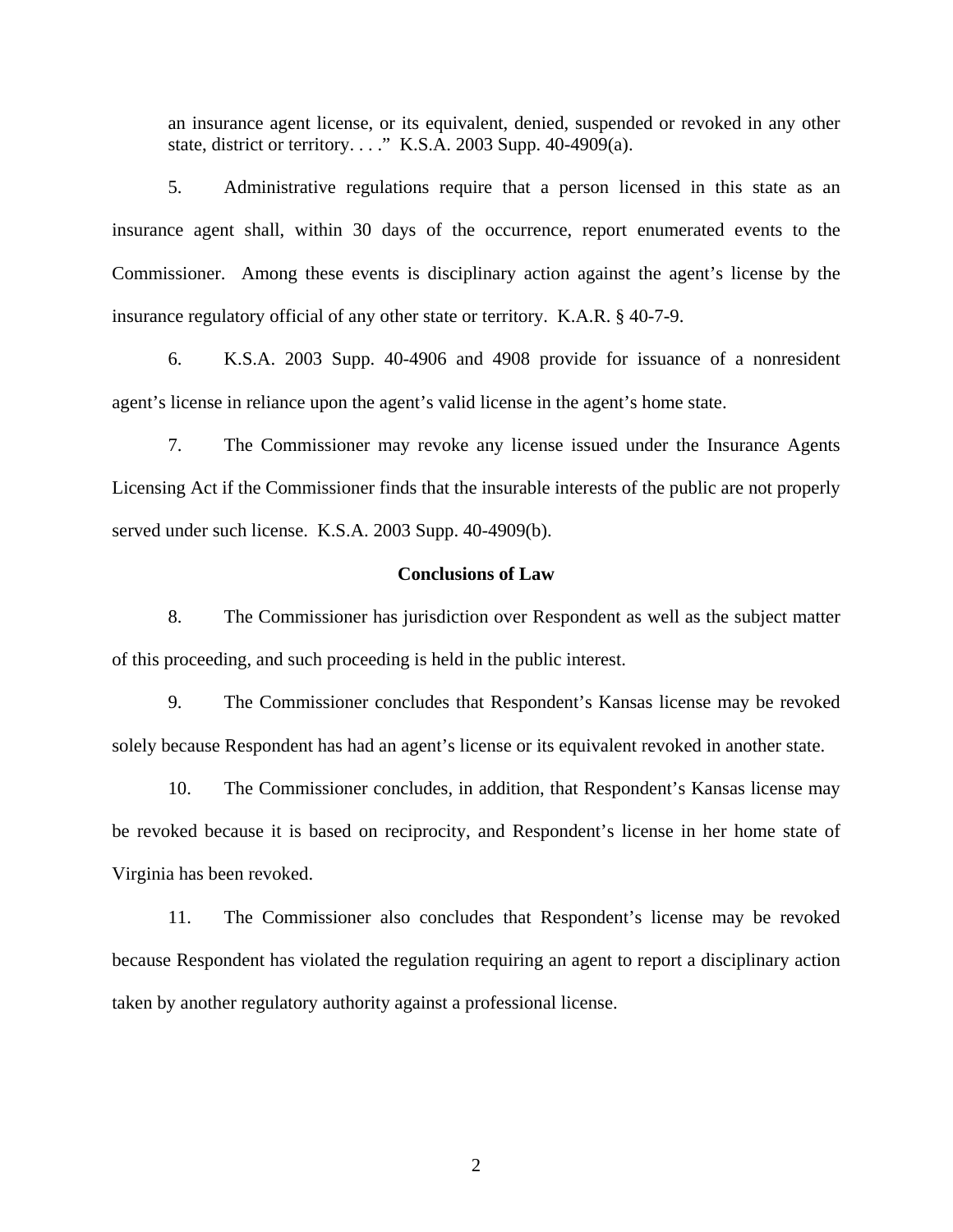12. Accordingly, the Commissioner concludes that sufficient grounds exist for the revocation of the insurance agent's license of Stephanie D. Bersee pursuant to K.S.A. 2003 Supp. 40-4909(a).

13. In addition, the Commissioner finds that the insurance agent's license of Stephanie D. Bersee should be revoked without delay for the protection of the insurable interests of the public pursuant to K.S.A. 2003 Supp. 40-4909(b).

14. Based on the facts and circumstances set forth herein, it appears that the use of summary proceedings in this matter is appropriate, in accordance with the provisions set forth in K.S.A. 77-537(a), in that the use of summary proceedings does not violate any provision of the law and the protection of the public interest does not require the KID to give notice and opportunity to participate to persons other than Stephanie D. Bersee.

**IT IS THEREFORE ORDERED BY THE COMMISSIONER OF INSURANCE THAT** the Kansas nonresident insurance agent's license of Stephanie D. Bersee is hereby **REVOKED**.

# **IT IS SO ORDERED THIS \_10th\_ DAY OF NOVEMBER 2004, IN THE CITY OF TOPEKA, COUNTY OF SHAWNEE, STATE OF KANSAS.**



| $\angle$ s/ Sandy Praeger        |
|----------------------------------|
| <b>Sandy Praeger</b>             |
| <b>Commissioner of Insurance</b> |
| BY:                              |

 $\angle$ s/ John W. Campbell $\Box$ John W. Campbell General Counsel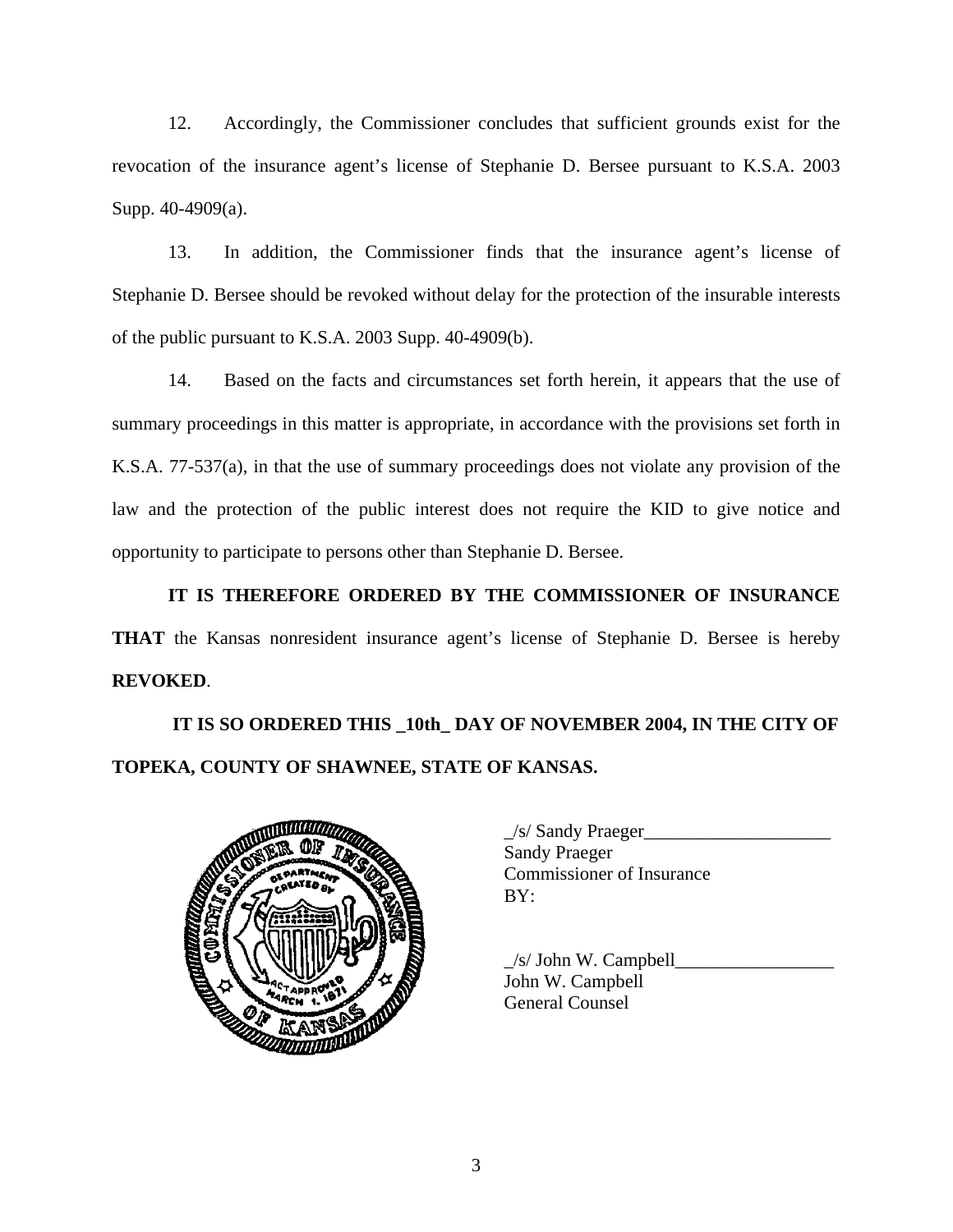**NOTICE: In the event the Petitioner files a petition for judicial review, the agency officer designated pursuant to K.S.A. 77-613(e) to receive service of a petition for judicial review on behalf of the KID is John W. Campbell, General Counsel, Kansas Insurance Department, 420 S.W. 9th St., Topeka, KS 66612-1678.** 

#### **Certificate of Service**

 The undersigned hereby certifies that she served a true and correct copy of the above and foregoing **Notice** and **Summary Order** on this \_10th\_ day of November 2004, by causing the same to be deposited in the United States Mail, first class postage prepaid, addressed to the following:

 Stephanie D. Bersee One Geico Blvd. Fredericksburg, VA 22412-0004

> $\angle$ s/ Brenda J. Clary Brenda J. Clary